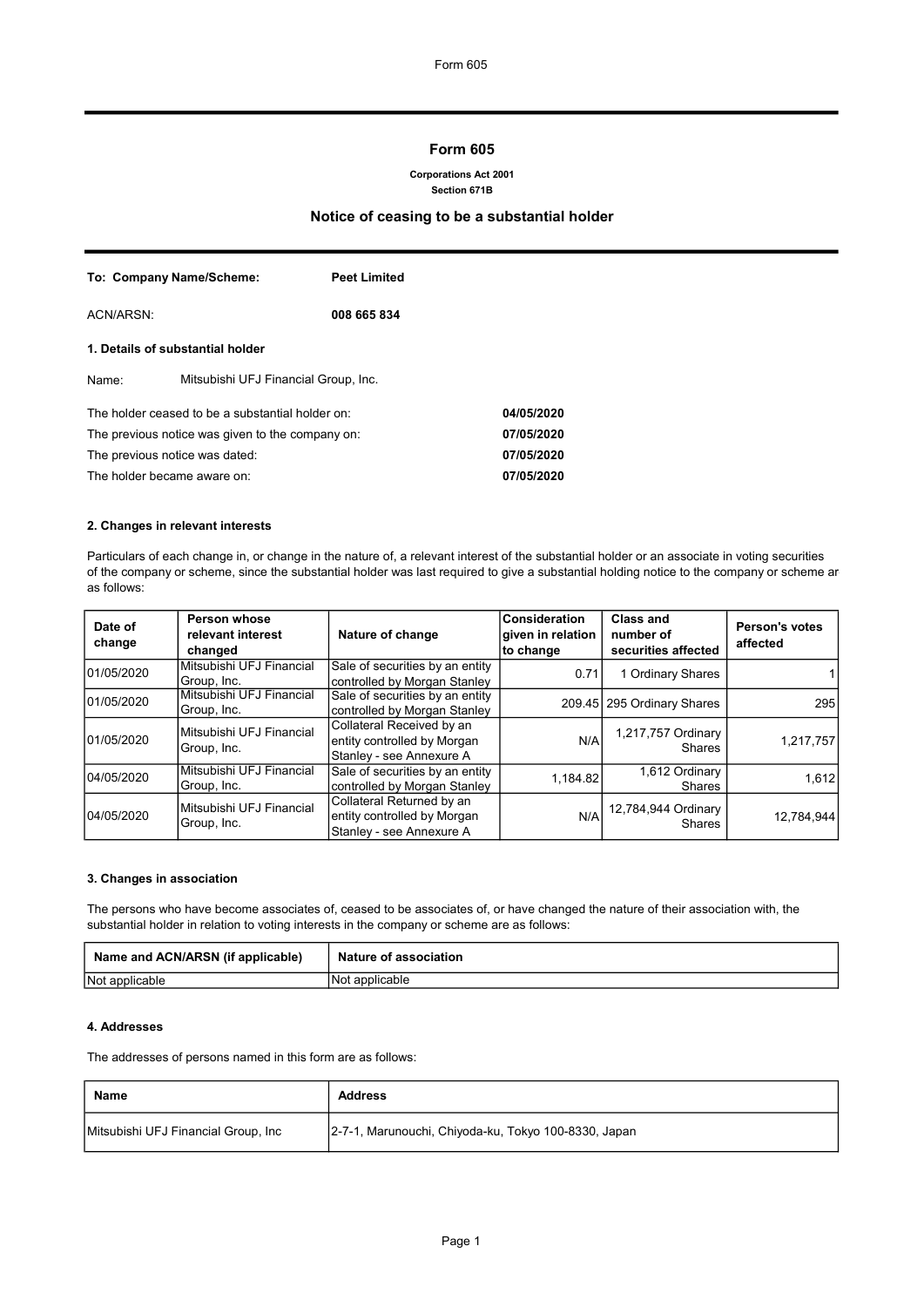Form 605

# 5. Signature

R. Sakuma

Ryuichiro Sakuma

Authorised signatory Date: 8 May 2020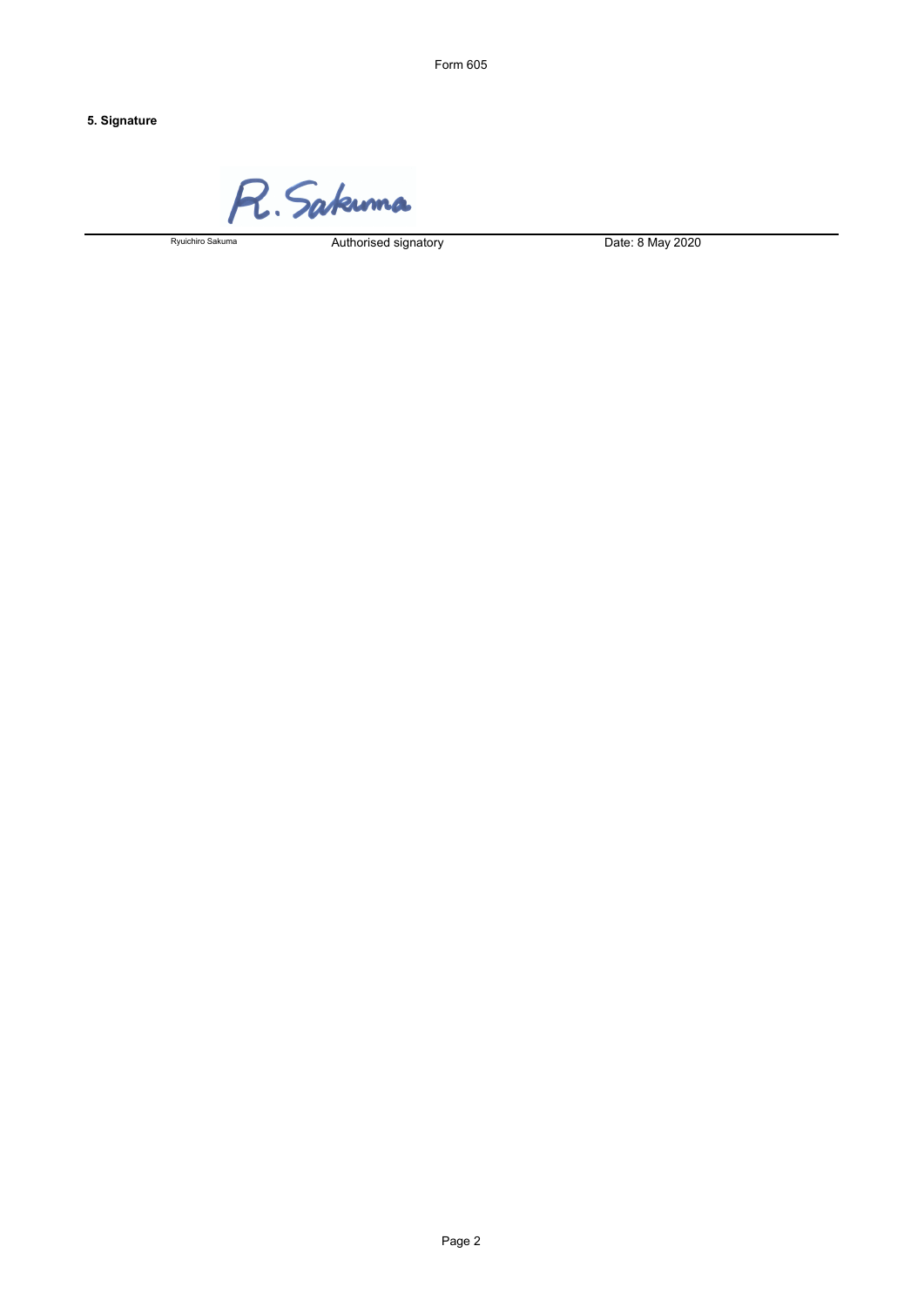# **Annexure A:**

This is Annexure A of 3 pages referred to in the Form 605: Notice of ceasing to be a substantial holder, dated 8 May 2020.



Ryuichiro Sakuma

Authorised signatory **Dated 8 May 2020** 

*The below schedules are based on the relevant standard agreements. The entity filing the report will, if requested by the company or responsible entity to whom the prescribed form must be given or ASIC, give a copy of the agreement to the company, responsible entity or ASIC.*

| <b>Type of Agreement</b>                                                                                                                         | International Prime Brokerage Agreement                               |  |
|--------------------------------------------------------------------------------------------------------------------------------------------------|-----------------------------------------------------------------------|--|
| <b>Parties to agreement</b>                                                                                                                      | Morgan Stanley & Co. International plc for itself and as agent and    |  |
|                                                                                                                                                  | trustee for and on behalf of the other Morgan Stanley Companies and   |  |
|                                                                                                                                                  | EQUITY TRUSTEES LIMITED AS TRUSTEE FOR L1 CAPITAL LONG SHORT          |  |
|                                                                                                                                                  | <b>FUND</b>                                                           |  |
| <b>Transfer Date</b>                                                                                                                             | 20200504;                                                             |  |
| <b>Holder of Voting Rights</b>                                                                                                                   | Prime broker has the right to vote securities rehypothecated from the |  |
|                                                                                                                                                  | Client.                                                               |  |
| Are there any restrictions on voting rights?                                                                                                     | Yes/No                                                                |  |
| If yes, detail Not applicable                                                                                                                    |                                                                       |  |
| <b>Scheduled Return Date (if any)</b>                                                                                                            | Open                                                                  |  |
|                                                                                                                                                  |                                                                       |  |
| Does the borrower have the right to return early?                                                                                                | Yes/No                                                                |  |
| If yes, detail Prime broker may return shares which were rehypothecated from the client at any time.                                             |                                                                       |  |
| Does the lender have the right to recall early?                                                                                                  | Yes <del>/No</del>                                                    |  |
| If yes, detail Prime broker will be required to return to the client shares rehypothecated from the client's account upon a sale of those shares |                                                                       |  |
| by the client.                                                                                                                                   |                                                                       |  |
| Will the securities be returned on settlement?                                                                                                   | Yes/No                                                                |  |
| If yes, detail any exceptions Upon an Event of Default, the default market value of all Equivalent Securities to be delivered will be determined |                                                                       |  |
| and on the basis of the amounts so established, an account shall be taken of what is due from each party to the other. The amounts due from      |                                                                       |  |
| one party shall be set off against the amounts due from the other party and only the balance of the account shall be payable.                    |                                                                       |  |
|                                                                                                                                                  |                                                                       |  |
| <b>Schedule</b>                                                                                                                                  |                                                                       |  |
| <b>Type of Agreement</b>                                                                                                                         |                                                                       |  |
|                                                                                                                                                  | International Prime Brokerage Agreement                               |  |
| <b>Parties to agreement</b>                                                                                                                      | Morgan Stanley & Co. International plc for itself and as agent and    |  |
|                                                                                                                                                  | trustee for and on behalf of the other Morgan Stanley Companies and   |  |
|                                                                                                                                                  | INTEGRATED CORE STRATEGIES (ASIA) PTE LTD.                            |  |
| <b>Transfer Date</b>                                                                                                                             | 20200504;                                                             |  |
| <b>Holder of Voting Rights</b>                                                                                                                   | Prime broker has the right to vote securities rehypothecated from the |  |
|                                                                                                                                                  | Client.                                                               |  |
| Are there any restrictions on voting rights?                                                                                                     | Yes/No                                                                |  |
| If yes, detail Not applicable                                                                                                                    |                                                                       |  |
| <b>Scheduled Return Date (if any)</b>                                                                                                            | Open                                                                  |  |
|                                                                                                                                                  |                                                                       |  |
| Does the borrower have the right to return early?                                                                                                | Yes/No                                                                |  |
| If yes, detail Prime broker may return shares which were rehypothecated from the client at any time.                                             |                                                                       |  |
| Does the lender have the right to recall early?                                                                                                  | Yes/No                                                                |  |
| If yes, detail Prime broker will be required to return to the client shares rehypothecated from the client's account upon a sale of those shares |                                                                       |  |
| by the client.                                                                                                                                   |                                                                       |  |
| Will the securities be returned on settlement?                                                                                                   | Yes/No                                                                |  |
| If yes, detail any exceptions Upon an Event of Default, the default market value of all Equivalent Securities to be delivered will be determined |                                                                       |  |
| and on the basis of the amounts so established, an account shall be taken of what is due from each party to the other. The amounts due from      |                                                                       |  |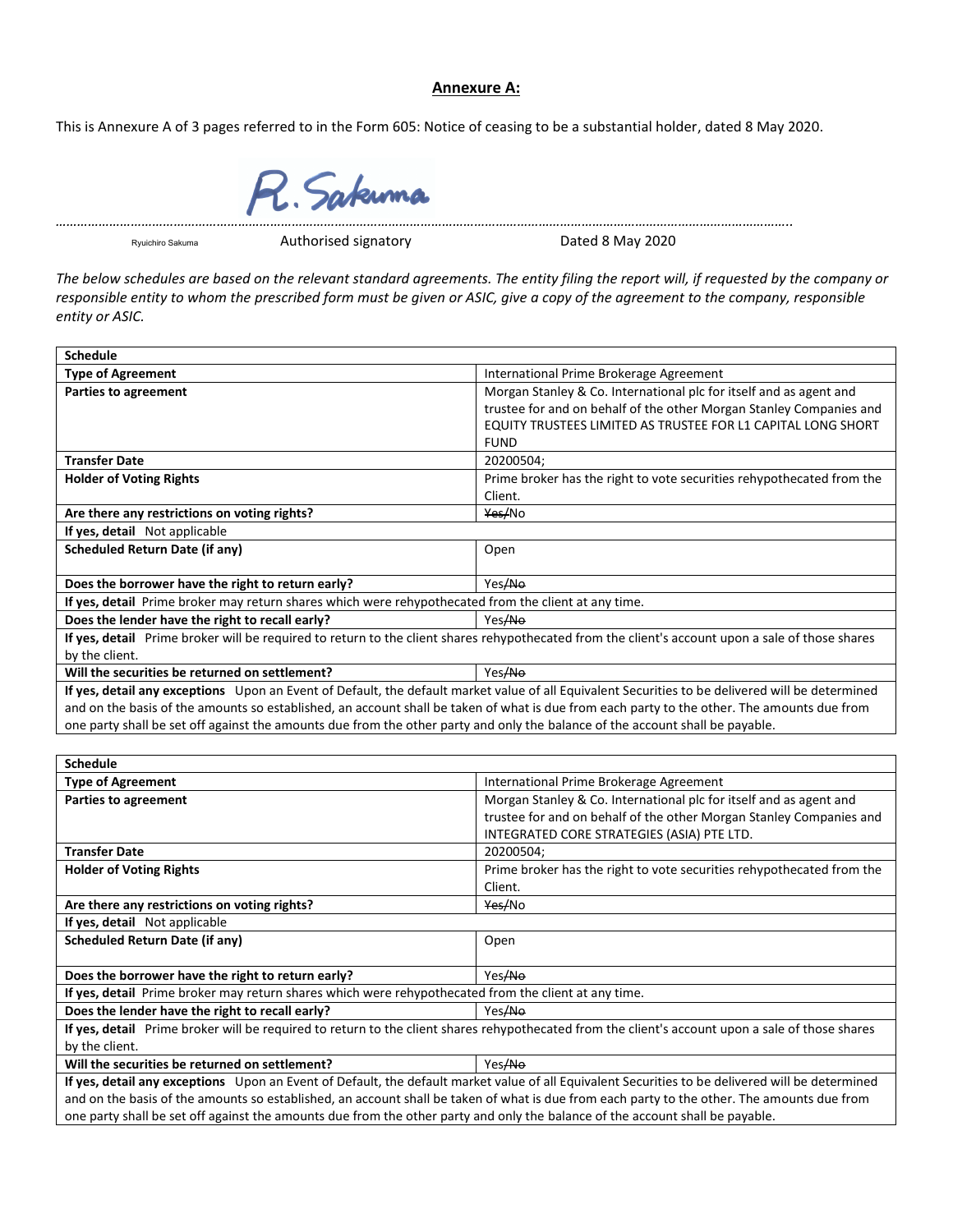| <b>Schedule</b>                                                                                                                                  |                                                                       |  |
|--------------------------------------------------------------------------------------------------------------------------------------------------|-----------------------------------------------------------------------|--|
| <b>Type of Agreement</b>                                                                                                                         | International Prime Brokerage Agreement                               |  |
| Parties to agreement                                                                                                                             | Morgan Stanley & Co. International plc for itself and as agent and    |  |
|                                                                                                                                                  | trustee for and on behalf of the other Morgan Stanley Companies and   |  |
|                                                                                                                                                  | ELLERSTON CAPITAL LIMITED AS RESPONSIBLE ENTITY FOR ELLERSTON         |  |
|                                                                                                                                                  | AUSTRALIAN MARKET NEUTRAL FUND                                        |  |
| <b>Transfer Date</b>                                                                                                                             | 20200504;                                                             |  |
| <b>Holder of Voting Rights</b>                                                                                                                   | Prime broker has the right to vote securities rehypothecated from the |  |
|                                                                                                                                                  | Client.                                                               |  |
| Are there any restrictions on voting rights?                                                                                                     | Yes/No                                                                |  |
| If yes, detail Not applicable                                                                                                                    |                                                                       |  |
| Scheduled Return Date (if any)                                                                                                                   | Open                                                                  |  |
|                                                                                                                                                  |                                                                       |  |
| Does the borrower have the right to return early?                                                                                                | Yes/No                                                                |  |
| If yes, detail Prime broker may return shares which were rehypothecated from the client at any time.                                             |                                                                       |  |
| Does the lender have the right to recall early?                                                                                                  | Yes/No                                                                |  |
| If yes, detail Prime broker will be required to return to the client shares rehypothecated from the client's account upon a sale of those shares |                                                                       |  |
| by the client.                                                                                                                                   |                                                                       |  |
| Will the securities be returned on settlement?                                                                                                   | Yes/No                                                                |  |

**If yes, detail any exceptions** Upon an Event of Default, the default market value of all Equivalent Securities to be delivered will be determined and on the basis of the amounts so established, an account shall be taken of what is due from each party to the other. The amounts due from one party shall be set off against the amounts due from the other party and only the balance of the account shall be payable.

| <b>Schedule</b>                                                                                                                                  |                                                                       |  |
|--------------------------------------------------------------------------------------------------------------------------------------------------|-----------------------------------------------------------------------|--|
| <b>Type of Agreement</b>                                                                                                                         | International Prime Brokerage Agreement                               |  |
| Parties to agreement                                                                                                                             | Morgan Stanley & Co. International plc for itself and as agent and    |  |
|                                                                                                                                                  | trustee for and on behalf of the other Morgan Stanley Companies and   |  |
|                                                                                                                                                  | <b>L1 LONG SHORT FUND LIMITED</b>                                     |  |
| <b>Transfer Date</b>                                                                                                                             | 20200504;                                                             |  |
| <b>Holder of Voting Rights</b>                                                                                                                   | Prime broker has the right to vote securities rehypothecated from the |  |
|                                                                                                                                                  | Client.                                                               |  |
| Are there any restrictions on voting rights?                                                                                                     | Yes/No                                                                |  |
| If yes, detail Not applicable                                                                                                                    |                                                                       |  |
| Scheduled Return Date (if any)                                                                                                                   | Open                                                                  |  |
|                                                                                                                                                  |                                                                       |  |
| Does the borrower have the right to return early?                                                                                                | Yes/No                                                                |  |
| If yes, detail Prime broker may return shares which were rehypothecated from the client at any time.                                             |                                                                       |  |
| Does the lender have the right to recall early?                                                                                                  | Yes <del>/No</del>                                                    |  |
| If yes, detail Prime broker will be required to return to the client shares rehypothecated from the client's account upon a sale of those shares |                                                                       |  |
| by the client.                                                                                                                                   |                                                                       |  |
| Will the securities be returned on settlement?                                                                                                   | Yes/No                                                                |  |
| If yes, detail any exceptions Upon an Event of Default, the default market value of all Equivalent Securities to be delivered will be determined |                                                                       |  |
| and on the basis of the amounts so established, an account shall be taken of what is due from each party to the other. The amounts due from      |                                                                       |  |
|                                                                                                                                                  |                                                                       |  |

one party shall be set off against the amounts due from the other party and only the balance of the account shall be payable.

| <b>Schedule</b>                                                                                      |                                                                       |  |
|------------------------------------------------------------------------------------------------------|-----------------------------------------------------------------------|--|
| <b>Type of Agreement</b>                                                                             | International Prime Brokerage Agreement                               |  |
| Parties to agreement                                                                                 | Morgan Stanley & Co. International plc for itself and as agent and    |  |
|                                                                                                      | trustee for and on behalf of the other Morgan Stanley Companies and   |  |
|                                                                                                      | <b>CERES CAPITAL PTY LTD</b>                                          |  |
| <b>Transfer Date</b>                                                                                 | 20200504:                                                             |  |
| <b>Holder of Voting Rights</b>                                                                       | Prime broker has the right to vote securities rehypothecated from the |  |
|                                                                                                      | Client.                                                               |  |
| Are there any restrictions on voting rights?                                                         | Yes/No                                                                |  |
| If yes, detail Not applicable                                                                        |                                                                       |  |
| Scheduled Return Date (if any)                                                                       | Open                                                                  |  |
|                                                                                                      |                                                                       |  |
| Does the borrower have the right to return early?                                                    | Yes/No                                                                |  |
| If yes, detail Prime broker may return shares which were rehypothecated from the client at any time. |                                                                       |  |
| Does the lender have the right to recall early?<br>Yes/No                                            |                                                                       |  |